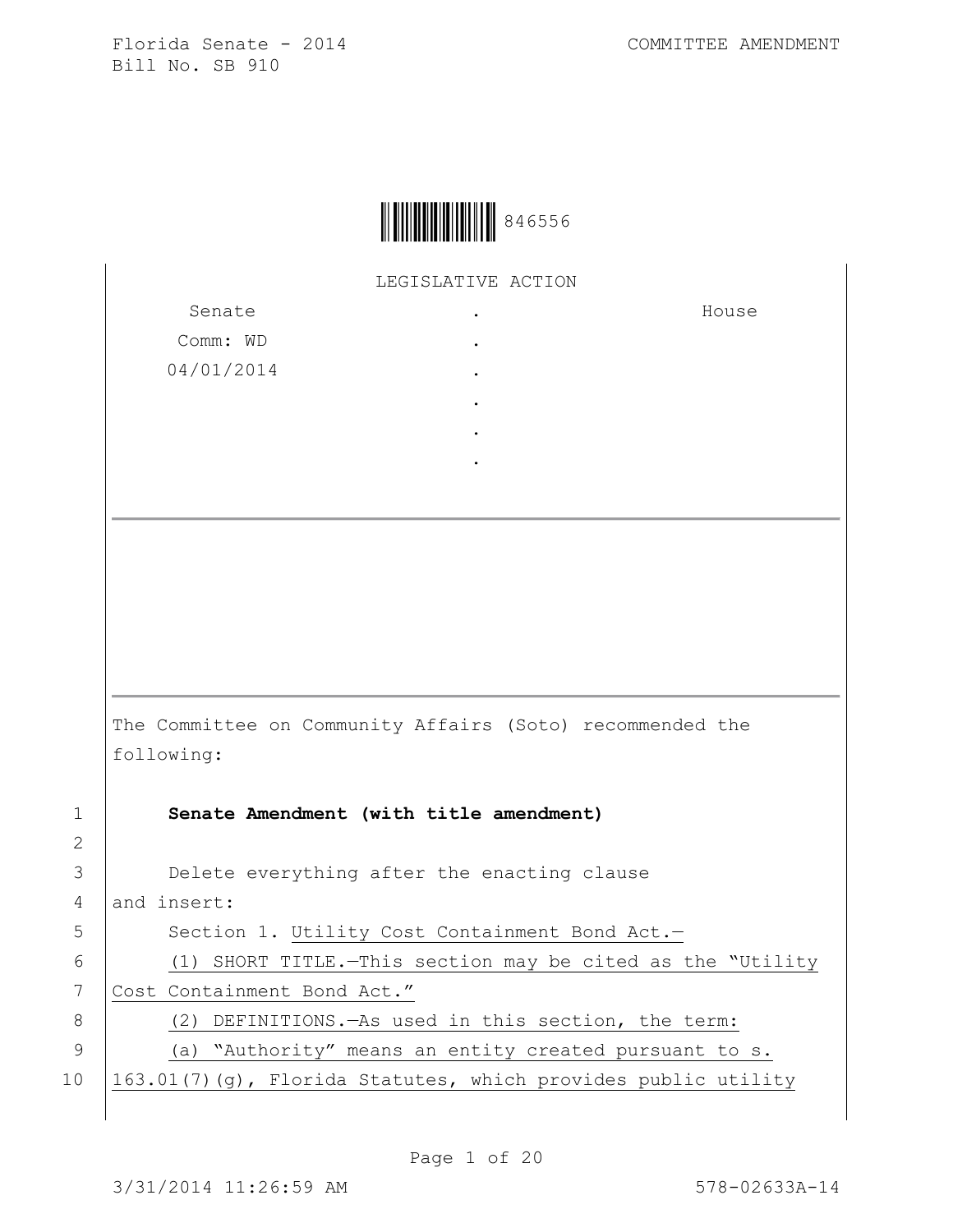| 11 | services and whose membership consists of at least three         |
|----|------------------------------------------------------------------|
| 12 | counties. The term includes any successor to the powers and      |
| 13 | functions of such an entity.                                     |
| 14 | (b) "Cost," as applied to a utility project or a portion of      |
| 15 | a utility project financed under this act, means:                |
| 16 | 1. Any part of the expense of constructing, renovating or        |
| 17 | acquiring lands, structures, real or personal property, rights,  |
| 18 | rights-of-way, franchises, easements, and interests acquired or  |
| 19 | used for a utility project.                                      |
| 20 | 2. The expense of demolishing or removing any buildings or       |
| 21 | structures on acquired land, including the expense of acquiring  |
| 22 | any lands to which the buildings or structures may be moved, and |
| 23 | the cost of all machinery and equipment used for the demolition  |
| 24 | or removal.                                                      |
| 25 | 3. Finance charges.                                              |
| 26 | 4. Interest, as determined by the authority.                     |
| 27 | 5. Provisions for working capital and debt service               |
| 28 | reserves.                                                        |
|    |                                                                  |
| 29 | 6. Expenses for extensions, enlargements, additions,             |
| 30 | replacements, renovations, and improvements.                     |
| 31 | 7. Expenses for architectural, engineering, financial,           |
| 32 | accounting, and legal services, plans, specifications,           |
| 33 | estimates, and administration.                                   |
| 34 | 8. Any other expense necessary or incidental to determining      |
| 35 | the feasibility of constructing any utility project or           |
| 36 | incidental to the construction, acquisition, or financing of any |
| 37 | utility project.                                                 |
| 38 | (c) "Customer" means a person receiving water, wastewater,       |
| 39 | or stormwater service from a publicly owned utility.             |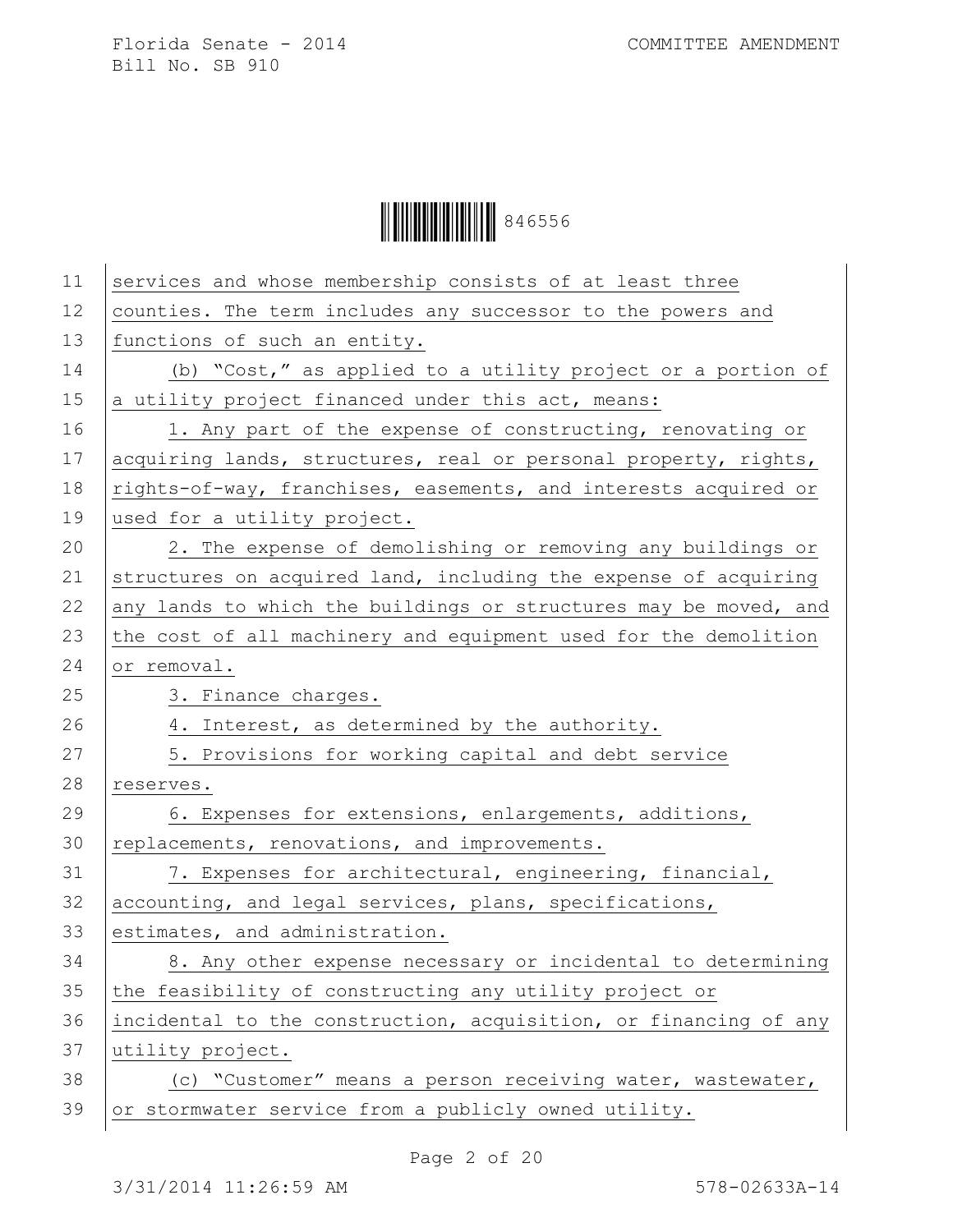Ì846556HÎ846556

| 40 | (d) "Financing costs" means any of the following:                |
|----|------------------------------------------------------------------|
| 41 | 1. Interest and redemption premiums that are payable on          |
| 42 | utility cost containment bonds.                                  |
| 43 | 2. The cost of retiring the principal of utility cost            |
| 44 | containment bonds, whether at maturity, including acceleration   |
| 45 | of maturity upon an event of default, or upon redemption,        |
| 46 | including sinking fund redemption.                               |
| 47 | 3. The cost related to issuing or servicing utility cost         |
| 48 | containment bonds, including any payment under an interest rate  |
| 49 | swap agreement and any type of fee.                              |
| 50 | 4. A payment or expense associated with a bond insurance         |
| 51 | policy; financial quaranty; a contract, agreement, or other      |
| 52 | credit or liquidity enhancement for bonds; or a contract,        |
| 53 | agreement, or other financial agreement entered into in          |
| 54 | connection with utility cost containment bonds.                  |
| 55 | 5. Any coverage charges.                                         |
| 56 | 6. The funding of one or more reserve accounts relating to       |
| 57 | utility cost containment bonds.                                  |
| 58 | (e) "Finance" or "financing" includes refinancing.               |
| 59 | (f) "Financing resolution" means a resolution adopted by         |
| 60 | the governing body of an authority that provides for the         |
| 61 | financing or refinancing of a utility project with utility cost  |
| 62 | containment bonds and that imposes a utility project charge in   |
| 63 | connection with the utility cost containment bonds in accordance |
| 64 | with subsection (4). A financing resolution may be separate from |
| 65 | a resolution authorizing the issuance of the bonds.              |
| 66 | "Governing body" means the body that governs a local<br>(q)      |
| 67 | agency.                                                          |
| 68 | "Local agency" means a member of the authority, or an<br>(h)     |
|    |                                                                  |

Page 3 of 20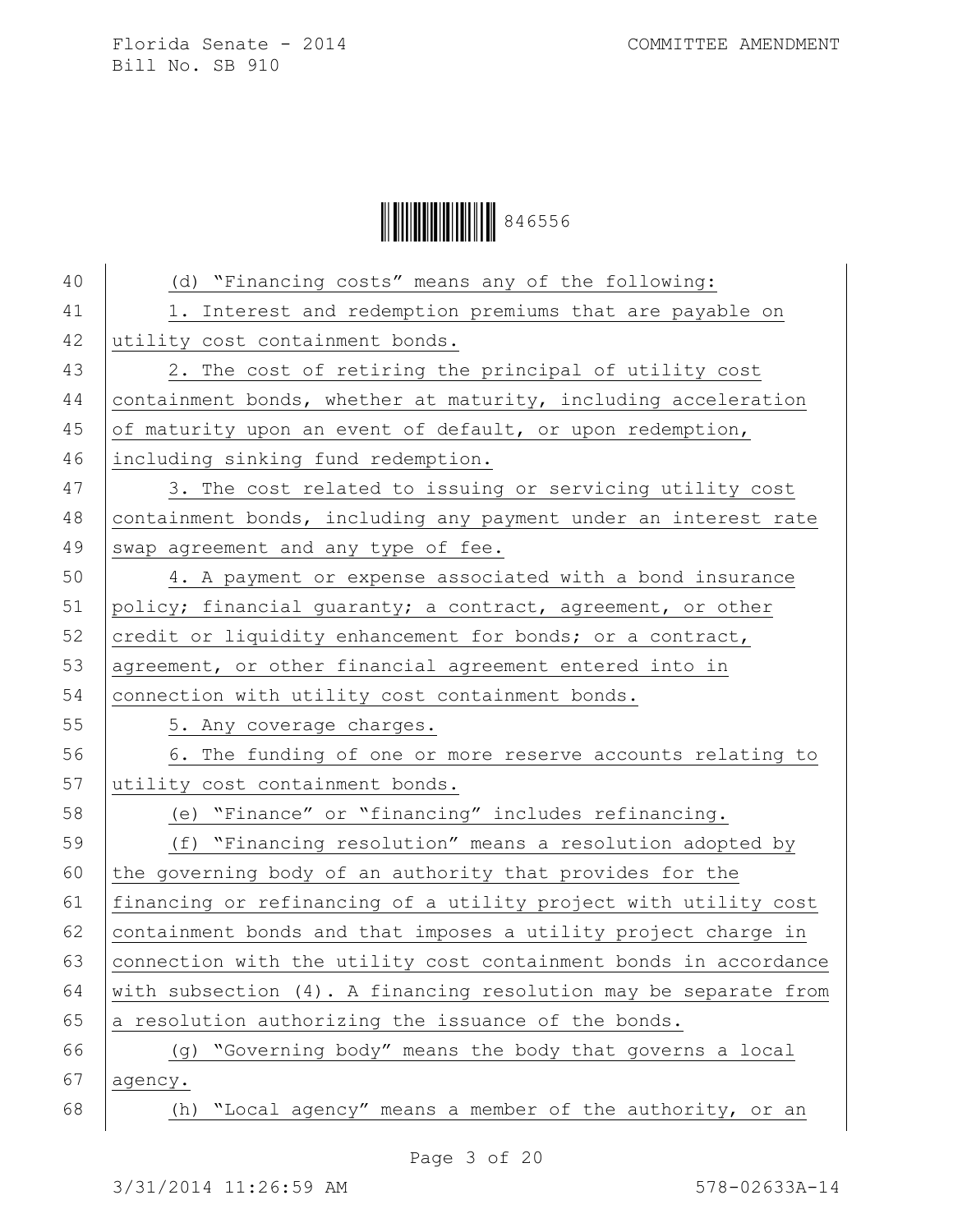Ì846556HÎ846556

| 69 | agency or subdivision of that member, which is sponsoring or    |
|----|-----------------------------------------------------------------|
| 70 | refinancing a utility project, or any municipality, county,     |
| 71 | authority, special district, public corporation, or other       |
| 72 | governmental entity of the state that is sponsoring or          |
| 73 | refinancing a utility project.                                  |
| 74 | (i) "Public utility services" means any of the following        |
| 75 | services provided by a publicly owned utility:                  |
| 76 | 1. Water.                                                       |
| 77 | 2. Wastewater.                                                  |
| 78 | 3. Stormwater.                                                  |
| 79 | (j) "Publicly owned utility" means a utility furnishing         |
| 80 | water, wastewater, or stormwater service which is owned and     |
| 81 | operated by a local agency. The term includes any successor to  |
| 82 | the powers and functions of such a utility.                     |
| 83 | (k) "Revenue" means income and receipts of the authority        |
| 84 | from any of the following:                                      |
| 85 | 1. A bond purchase agreement.                                   |
| 86 | 2. Bonds acquired by the authority.                             |
| 87 | 3. Installment sales agreements and other revenue-producing     |
| 88 | agreements entered into by the authority.                       |
| 89 | 4. Utility projects financed or refinanced by the               |
| 90 | authority.                                                      |
| 91 | 5. Grants and other sources of income.                          |
| 92 | 6. Moneys paid by a local agency.                               |
| 93 | 7. Interlocal agreements with a local agency.                   |
| 94 | 8. Interest or other income from any investment of money in     |
| 95 | any fund or account established for the payment of principal,   |
| 96 | interest, or premiums on utility cost containment bonds, or the |
| 97 | deposit of proceeds of utility cost containment bonds.          |
|    |                                                                 |

Page 4 of 20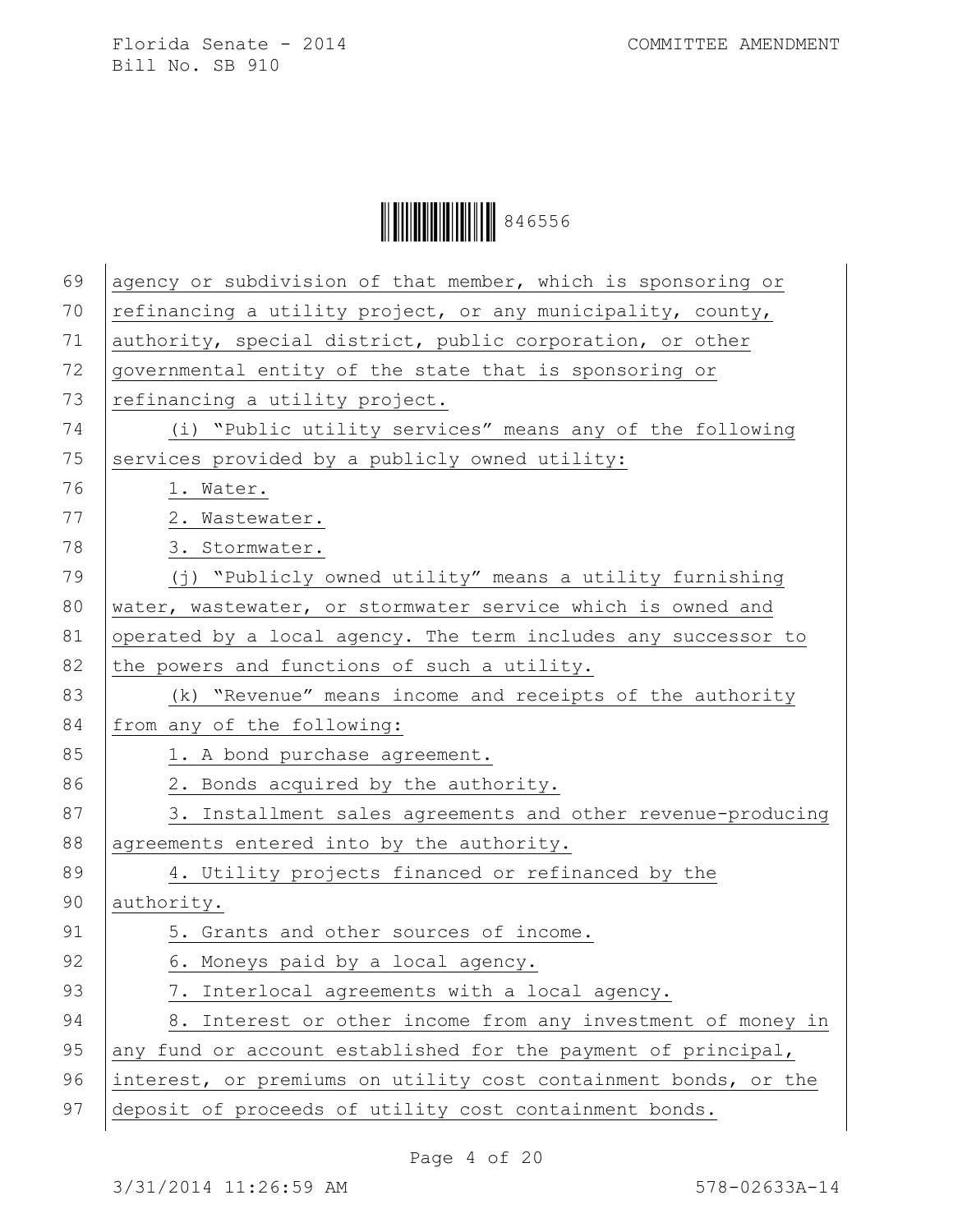| 98  | (1) "Utility cost containment bonds" means bonds, notes,         |
|-----|------------------------------------------------------------------|
| 99  | commercial paper, variable rate securities, and any other        |
| 100 | evidence of indebtedness issued by an authority, the proceeds of |
| 101 | which are used directly or indirectly to pay or reimburse a      |
| 102 | local agency or its publicly owned utility for the costs of a    |
| 103 | utility project, and which are secured by a pledge of, and are   |
| 104 | payable from, utility project property.                          |
| 105 | (m) "Utility project" means the acquisition, construction,       |
| 106 | installation, retrofitting, rebuilding, or other addition to or  |
| 107 | improvement of any equipment, device, structure, process,        |
| 108 | facility, technology, rights, or property located within or      |
| 109 | outside this state which is used in connection with the          |
| 110 | operations of a publicly owned utility.                          |
| 111 | (n) "Utility project property" means the property right          |
| 112 | created pursuant to subsection (6) including the right, title,   |
| 113 | and interest of an authority in any of the following:            |
| 114 | 1. The financing resolution, the utility project charge,         |
| 115 | and any adjustment to the utility project charge established in  |
| 116 | accordance with subsection (5).                                  |
| 117 | 2. The financing costs of the utility cost containment           |
| 118 | bonds and all revenues, and all collections, claims, payments,   |
| 119 | moneys, or proceeds for, or arising from, the utility project    |
| 120 | charge.                                                          |
| 121 | 3. All rights to obtain adjustments to the utility project       |
| 122 | charge pursuant to subsection (5).                               |
| 123 | (3) UTILITY PROJECTS.-                                           |
| 124 | (a) A local agency that owns and operates a publicly owned       |
| 125 | utility may apply to an authority to finance the costs of a      |
| 126 | utility project using the proceeds of utility cost containment   |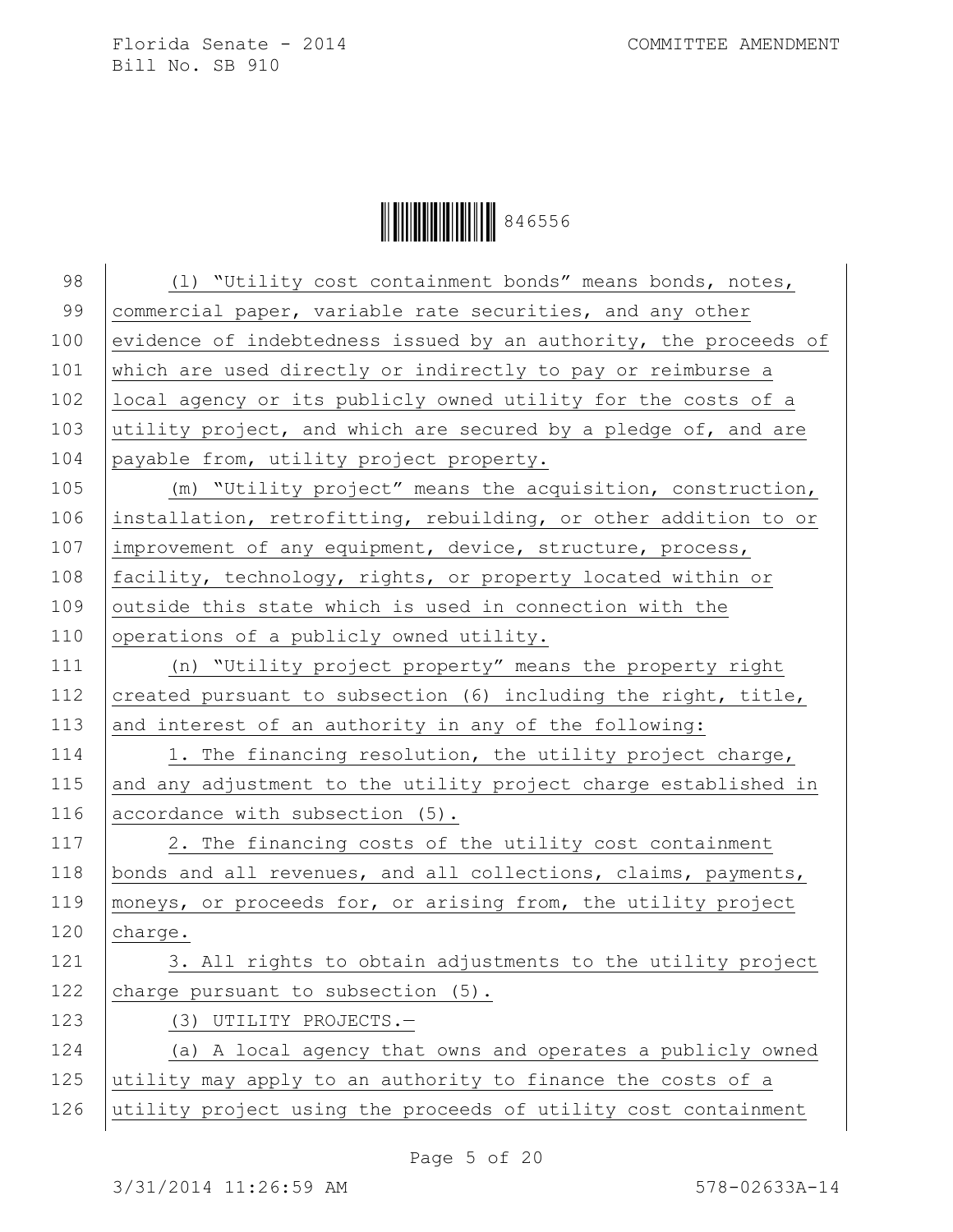| 127 | bonds. In its application to the authority, the local agency     |
|-----|------------------------------------------------------------------|
| 128 | shall specify the utility project to be financed by the utility  |
| 129 | cost containment bonds and the maximum principal amount, the     |
| 130 | maximum interest rate, and the maximum stated terms of the       |
| 131 | utility cost containment bonds.                                  |
| 132 | (b) A local agency may not apply to an authority for the         |
| 133 | financing of a utility project under this section unless the     |
| 134 | governing body has determined all of the following:              |
| 135 | 1. The project to be financed is a utility project.              |
| 136 | 2. The local agency will finance costs of the utility            |
| 137 | project and the financing costs associated with the financing    |
| 138 | will be paid from utility project property, including the        |
| 139 | utility project charge for the utility cost containment bonds.   |
| 140 | 3. Based on the best information available to the governing      |
| 141 | body, the rates charged to the local agency's retail customers   |
| 142 | by the publicly owned utility, including the utility project     |
| 143 | charge resulting from the financing of the utility project with  |
| 144 | utility cost containment bonds, are expected to be lower than    |
| 145 | the rates that would be charged if the project was financed with |
| 146 | bonds payable from revenues of the publicly owned utility.       |
| 147 | (c) A determination by the governing body that a project to      |
| 148 | be financed with utility cost containment bonds is a utility     |
| 149 | project is final and conclusive and the utility cost containment |
| 150 | bonds issued to finance the utility project and the utility      |
| 151 | project charge shall be valid and enforceable as set forth in    |
| 152 | the financing resolution and the documents relating to the       |
| 153 | utility cost containment bonds.                                  |
| 154 | (d) If a local agency that has outstanding utility cost          |
| 155 | containment bonds ceases to operate a water, wastewater, or      |
|     |                                                                  |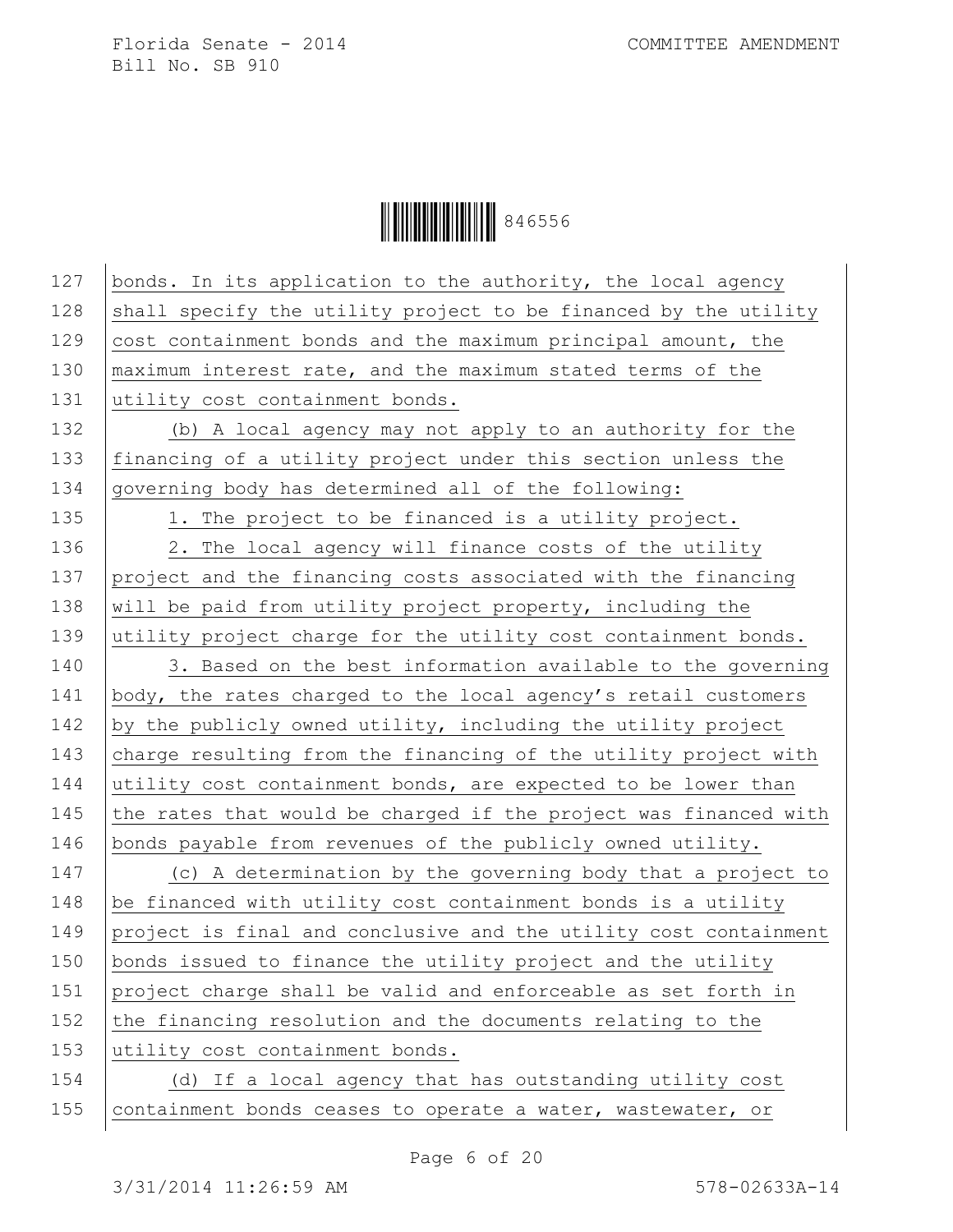| 156 | stormwater utility, directly or through its publicly owned       |
|-----|------------------------------------------------------------------|
| 157 | utility, references in this section to the local agency or to    |
| 158 | its publicly owned utility shall be to the successor entity. The |
| 159 | successor entity shall assume and perform all obligations of the |
| 160 | local agency and its publicly owned utility required by this     |
| 161 | section and shall assume the servicing agreement required under  |
| 162 | subsection (4) while the utility cost containment bonds remain   |
| 163 | outstanding.                                                     |
| 164 | (4) FINANCING UTILITY PROJECTS.-                                 |
| 165 | (a) An authority may issue utility cost containment bonds        |
| 166 | to finance or refinance utility projects; refinance debt of a    |
| 167 | local agency incurred in financing or refinancing utility        |
| 168 | projects, provided such refinancing results in present value     |
| 169 | savings to the local agency; or, with the approval of the local  |
| 170 | agency, refinance previously issued utility cost containment     |
| 171 | bonds.                                                           |
| 172 | 1. To finance a utility project, the authority may:              |
| 173 | a. Form a single-purpose limited liability company and           |
| 174 | authorize the company to adopt the financing resolution of such  |
| 175 | utility project; or                                              |
| 176 | b. Create a new single-purpose entity by interlocal              |
| 177 | agreement whose membership shall consist of the authority and    |
| 178 | two or more of its members or other public agencies.             |
| 179 | 2. A single-purpose limited liability company or a single-       |
| 180 | purpose entity may be created by the authority solely for the    |
| 181 | purpose of performing the duties and responsibilities of the     |
| 182 | authority specified in this section and shall constitute an      |
| 183 | authority for all purposes of this section. Reference to the     |
| 184 | authority includes a company or entity created under this        |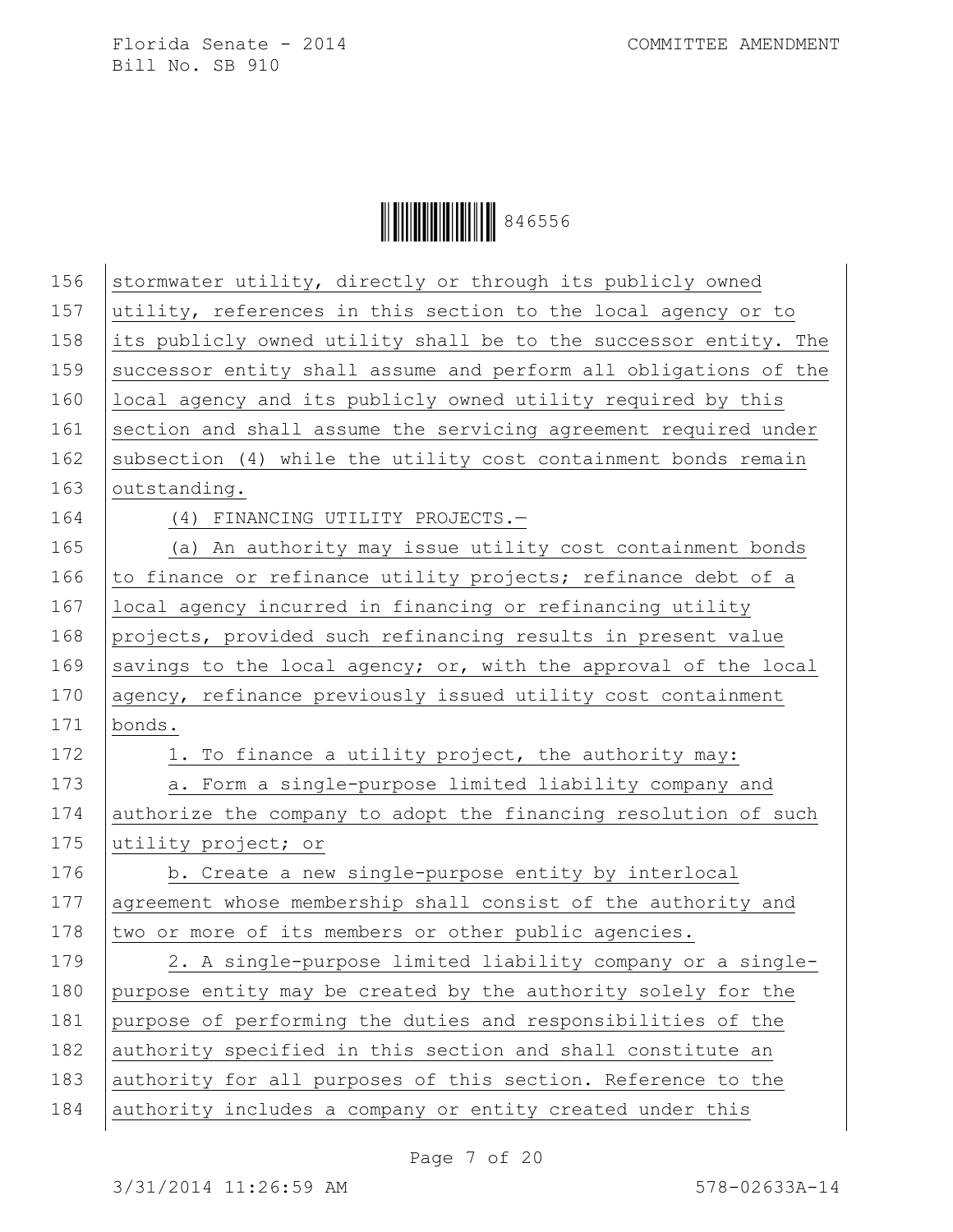## Ì846556HÎ846556

| 185 | paragraph.                                                       |
|-----|------------------------------------------------------------------|
| 186 | (b) The governing body of an authority that is financing         |
| 187 | the costs of a utility project shall adopt a financing           |
| 188 | resolution and shall impose a utility project charge as          |
| 189 | described in subsection (5). All provisions of a financing       |
| 190 | resolution adopted pursuant to this section are binding on the   |
| 191 | authority.                                                       |
| 192 | 1. The financing resolution must:                                |
| 193 | a. Provide a brief description of the financial calculation      |
| 194 | method the authority will use in determining the utility project |
| 195 | charge. The calculation method shall include a periodic          |
| 196 | adjustment methodology to be applied at least annually to the    |
| 197 | utility project charge. The authority shall establish the        |
| 198 | allocation of the utility project charge among classes of        |
| 199 | customers of the publicly owned utility. The decision of the     |
| 200 | authority shall be final and conclusive, and the method of       |
| 201 | calculating the utility project charge and the periodic          |
| 202 | adjustment may not be changed.                                   |
| 203 | b. Require each customer in the class or classes of              |
| 204 | customers specified in the financing resolution who receives     |
| 205 | water, wastewater, or stormwater service through the publicly    |
| 206 | owned utility to pay the utility project charge regardless of    |
| 207 | whether the customer has an agreement to receive water,          |
| 208 | wastewater, or stormwater service from a person other than the   |
| 209 | publicly owned utility.                                          |
| 210 | c. Require that the utility project charge be charged            |
| 211 | separately from other charges on the bill of customers of the    |
| 212 | publicly owned utility in the class or classes of customers      |
| 213 | specified in the financing resolution.                           |

Page 8 of 20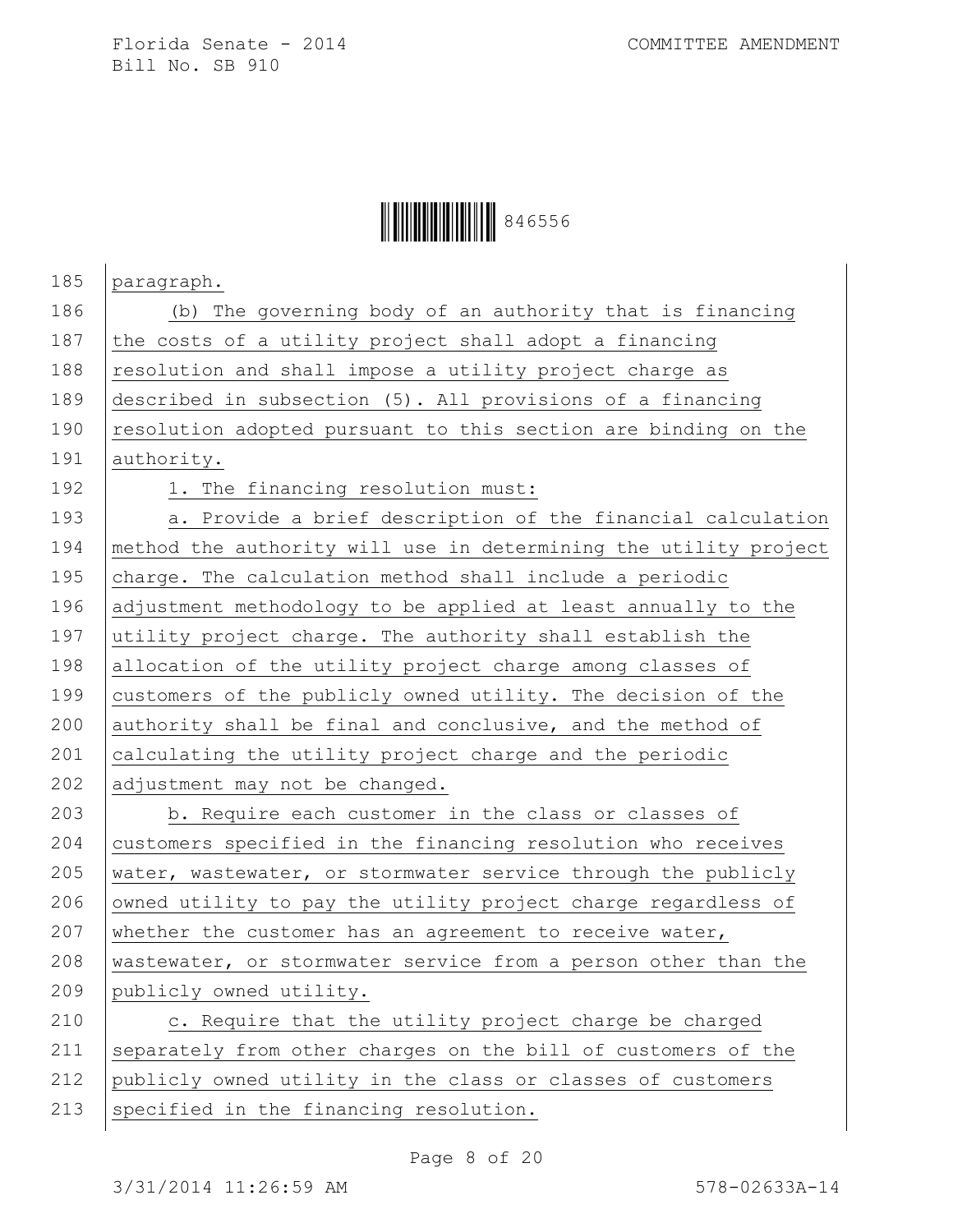Ì846556HÎ846556

| d. Require that the authority enter into a servicing             |
|------------------------------------------------------------------|
| agreement with the local agency or its publicly owned utility to |
| collect the utility project charge.                              |
| 2. The authority may require in the financing resolution         |
| that, in the event of a default by the local agency or its       |
| publicly owned utility with respect to revenues from the utility |
| project property, the authority, upon application by the         |
| beneficiaries of the statutory lien as set forth in subsection   |
| (6), shall order the sequestration and payment to the            |
| beneficiaries of revenues arising from utility project property. |
| This provision does not limit any other remedies available to    |
| the beneficiaries by reason of default.                          |
| (c) An authority has all the powers provided in this             |
| section and under s. 163.01(7)(g), Florida Statutes.             |
| (5) UTILITY PROJECT CHARGE.-                                     |
| (a) The authority shall impose a sufficient utility project      |
| charge, based on estimates of water, wastewater, or stormwater   |
| service usage, to ensure timely payment of all financing costs   |
| with respect to utility cost containment bonds. The local agency |
| or its publicly owned utility shall provide the authority with   |
| information concerning the publicly owned utility which may be   |
| required by the authority in establishing the utility project    |
| charge.                                                          |
| (b) The utility project charge is a nonbypassable charge to      |
| all present and future customers of the publicly owned utility   |
| in the class or classes of customers specified in the financing  |
| resolution upon its adoption. If a customer of the publicly      |
| owned utility that is subject to a utility project charge enters |
| into an agreement to purchase water, wastewater, or stormwater   |
|                                                                  |

Page 9 of 20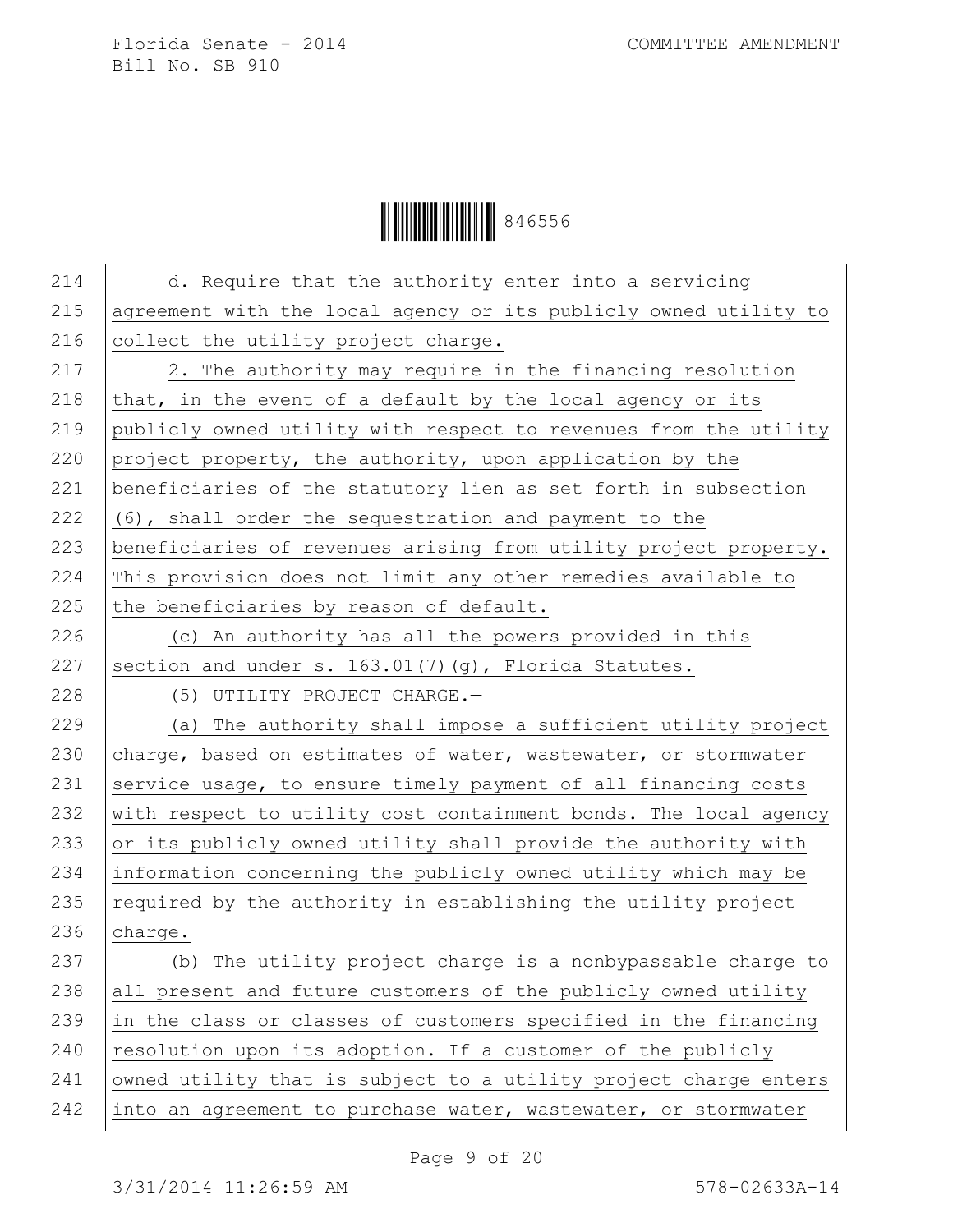**HEIRE III | 846556** 

243 service from a person other than the publicly owned utility, the  $244$  customer shall remain liable for the payment of the utility 245 project charge as if the customer had not entered into the 246 agreement. The customer may discharge the liability by 247 continuing to pay the utility project charge as it accrues or by 248 making a one-time payment, as determined by the authority. 249 (c) The authority shall determine at least annually and at  $250$  such additional intervals as provided in the financing  $251$  resolution and documents related to the applicable utility cost  $252$  containment bonds whether adjustments to the utility project 253  $\alpha$  charge are required. The authority shall use the adjustment to 254 correct for any overcollection or undercollection of financing 255  $\vert$  costs from the utility project charge or to make any other 256 adjustment necessary to ensure the timely payment of the 257 | financing costs of the utility cost containment bonds, including 258 adjustment of the utility project charge to pay any debt service 259 coverage requirement for the utility cost containment bonds. The 260 local agency or its publicly owned utility shall provide the 261 authority with information concerning the publicly owned utility 262 which may be required by the authority in adjusting the utility 263 project charge. 264 1. If the authority determines that an adjustment to the 265 utility project charge is required, the adjustment shall be made 266 using the methodology specified in the financing resolution. 267 | 2. The adjustment may not impose the utility project charge 268 on a class of customers that was not subject to the utility 269 project charge pursuant to the financing resolution imposing the 270 utility project charge. 271 (d) Revenues from a utility project charge are special

Page 10 of 20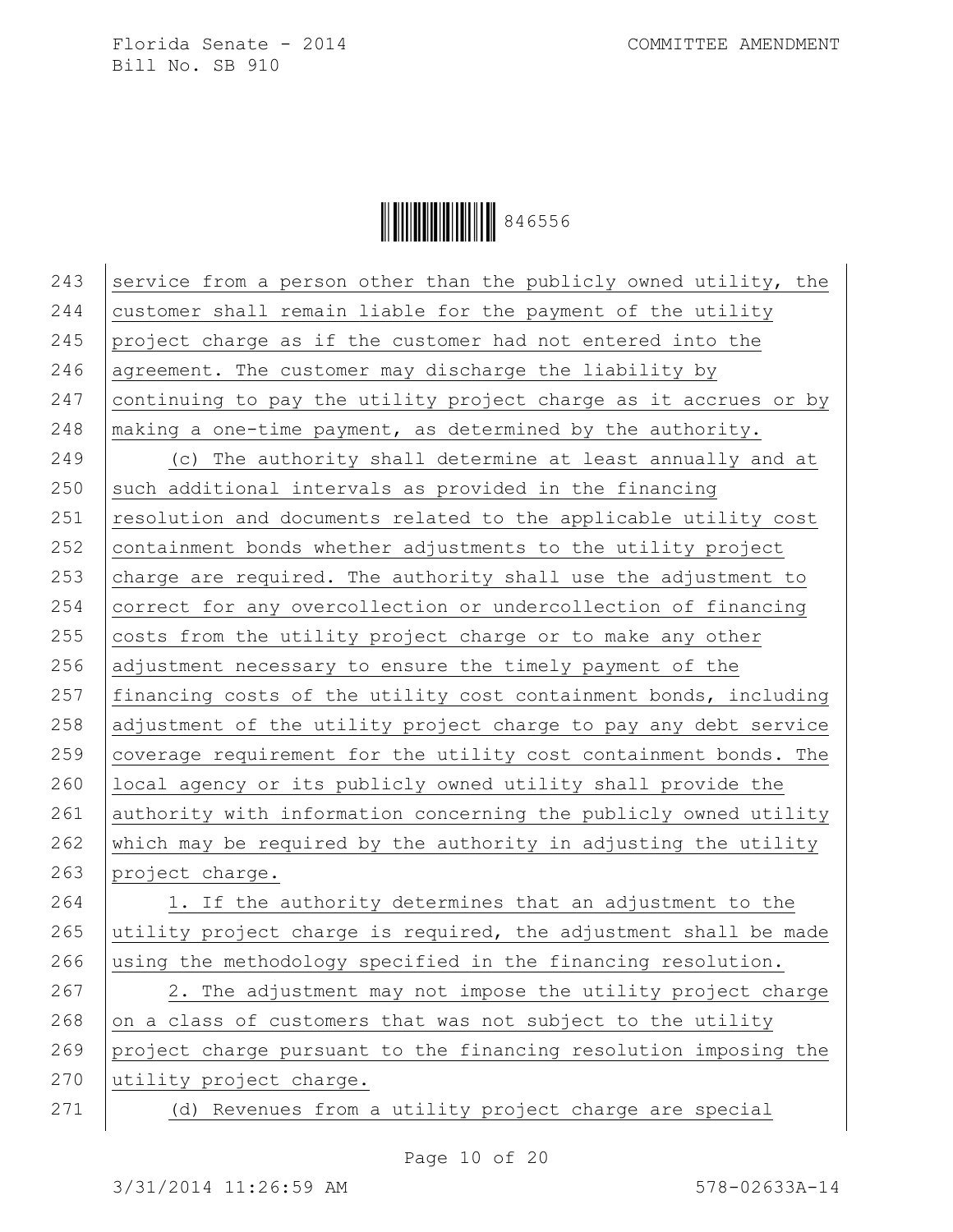Ì846556HÎ846556

 $\vert$  revenues of the authority and do not constitute revenue of the local agency or its publicly owned utility for any purpose, including, but not limited to, any dedication, commitment, or 275 pledge of revenue, receipts, or other income that the local 276 agency or its publicly owned utility has made or will make for 277 the security of any of its obligations. (e) The local agency or its publicly owned utility shall act as a servicing agent for collecting the utility project charge throughout the duration of the servicing agreement  $\vert$  required by the financing resolution. The local agency or its 282 publicly owned utility shall hold the money collected in trust for the exclusive benefit of the persons entitled to have the financing costs paid from the utility project charge. Such moneys do not lose their character as revenues of the authority 286 by virtue of possession by the local agency or its publicly 287 owned utility. (f) The timely and complete payment of all utility project 289 charges by the customer shall be a condition of receiving water, wastewater, or stormwater service from the publicly owned utility. The local agency or its publicly owned utility may use its established collection policies and remedies provided under law to enforce collection of the utility project charge. A customer liable for a utility project charge may not withhold  $\beta$  payment, in whole or in part, thereof. 296 | (g) The pledge of a utility project charge to secure payment of utility cost containment bonds is irrevocable, and 298 the state, or any other entity, may not reduce, impair, or 299 otherwise adjust the utility project charge, except that the authority shall implement the periodic adjustments to the

Page 11 of 20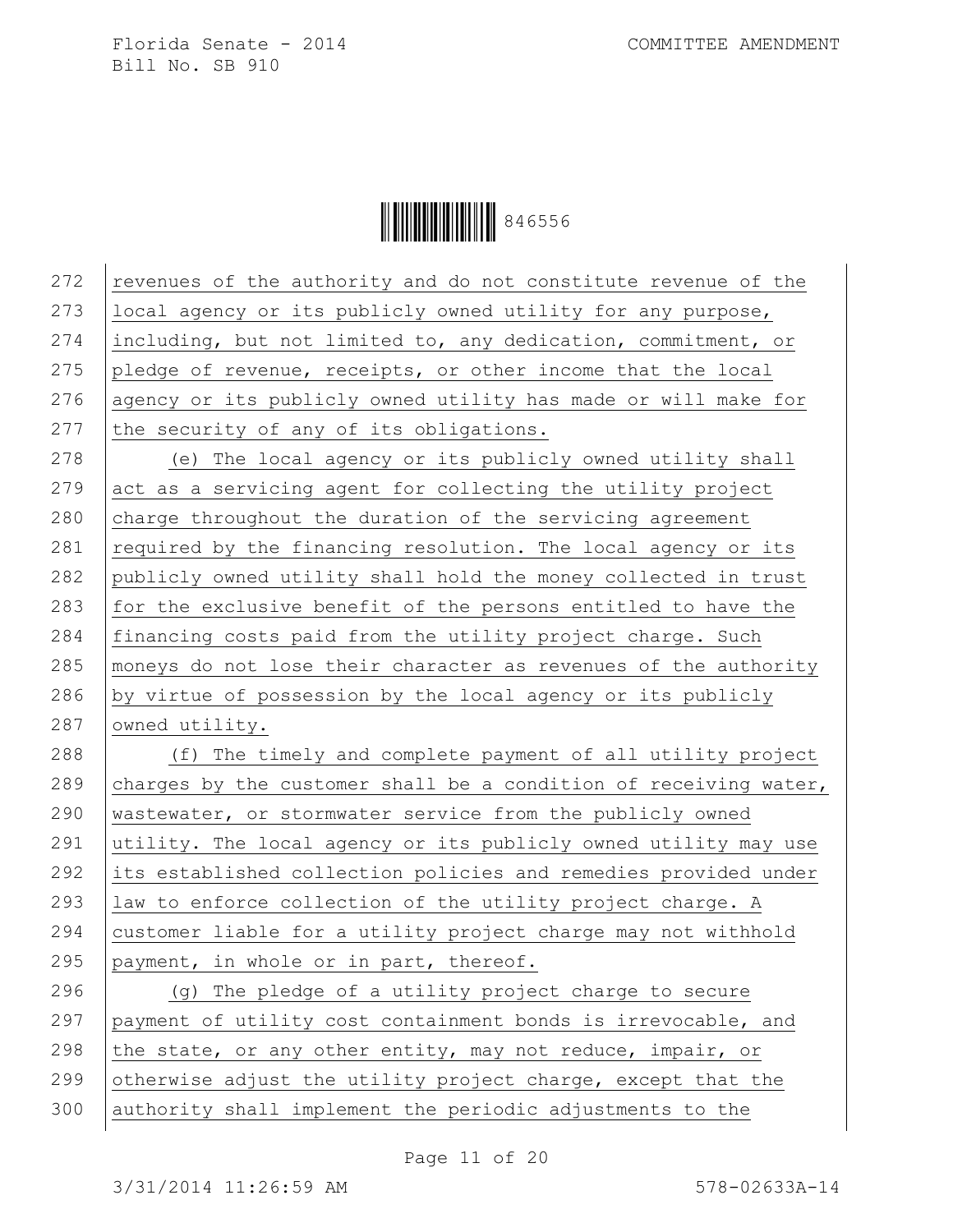Ì846556HÎ846556

 utility project charge as provided under this subsection. (6) UTILITY PROJECT PROPERTY.— (a) A utility project charge constitutes utility project property on the effective date of the financing resolution authorizing such utility project charge. Utility project property constitutes property, including for contracts securing utility cost containment bonds, regardless of whether the revenues and proceeds arising with respect to the utility project property have accrued. Utility project property shall continuously exist as property for all purposes with all of the 311 | rights and privileges of this section for the period provided in the financing resolution or until all financing costs with respect to the related utility cost containment bonds are paid in full, whichever occurs first. (b) Upon the effective date of the financing resolution, 316 the utility project property is subject to a first priority statutory lien to secure the payment of the utility cost containment bonds. 319 1. The lien secures the payment of all financing costs then 320 existing or subsequently arising to the holders of the utility cost containment bonds, the trustee or representative for the holders of the utility cost containment bonds, and any other entity specified in the financing resolution or the documents relating to the utility cost containment bonds. 325 | 2. The lien attaches to the utility project property 326 regardless of the current ownership of the utility project property, including any local agency or its publicly owned utility, the authority, or other person. 329 3. Upon the effective date of the financing resolution, the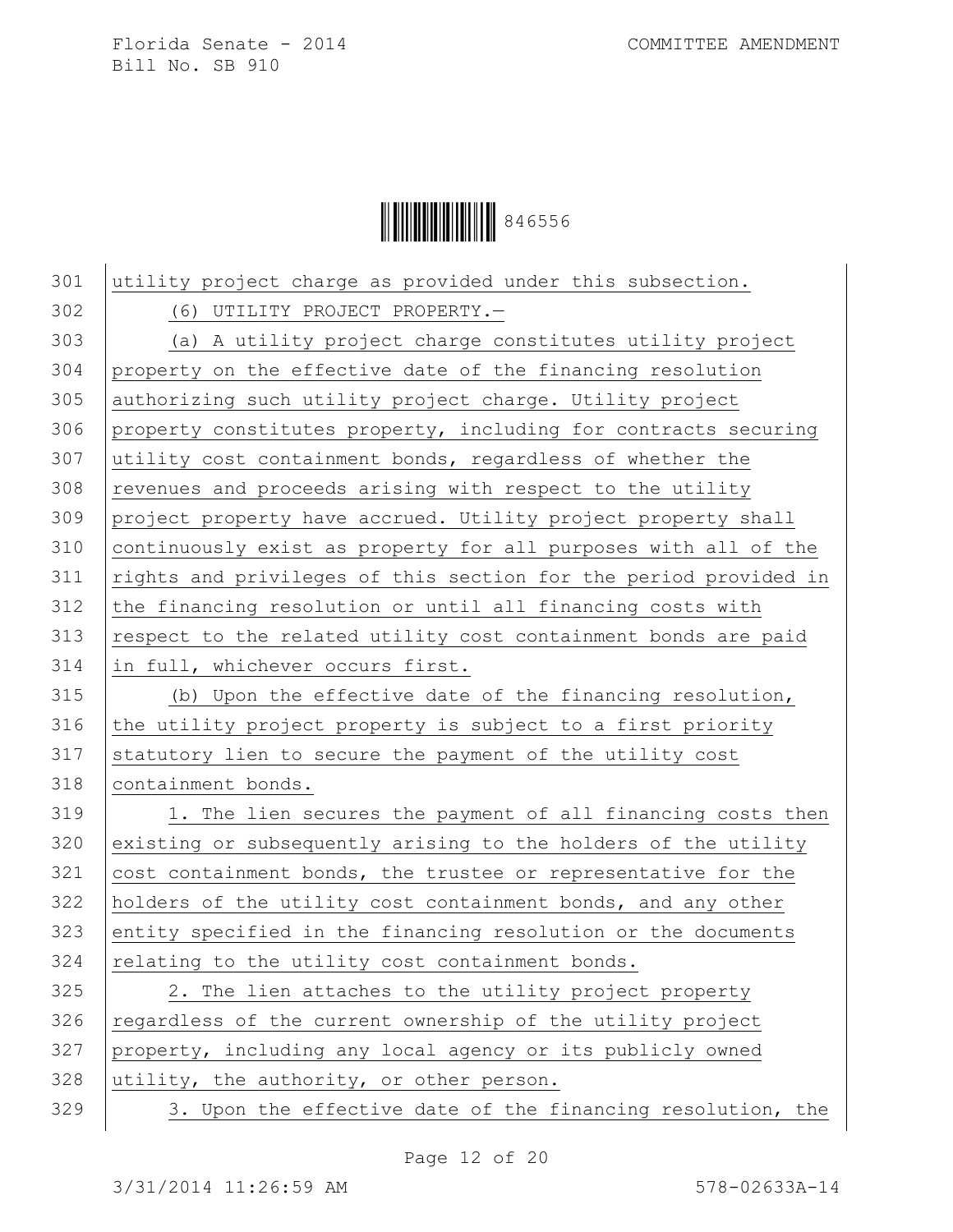| 330 | lien is valid and enforceable against the owner of the utility   |
|-----|------------------------------------------------------------------|
| 331 | project property and all third parties and additional public     |
| 332 | notice is not required.                                          |
| 333 | 4. The lien is a continuously perfected lien on all              |
| 334 | revenues and proceeds generated from the utility project         |
| 335 | property, regardless of whether the revenues or proceeds have    |
| 336 | accrued.                                                         |
| 337 | (c) All revenues with respect to utility project property        |
| 338 | related to utility cost containment bonds, including payments of |
| 339 | the utility project charge, shall be applied first to the        |
| 340 | payment of the financing costs of the utility cost containment   |
| 341 | bonds then due, including the funding of reserves for the        |
| 342 | utility cost containment bonds. Any excess revenues shall be     |
| 343 | applied as determined by the authority for the benefit of the    |
| 344 | utility for which the utility cost containment bonds were        |
| 345 | issued.                                                          |
| 346 | (7) UTILITY COST CONTAINMENT BONDS.-                             |
| 347 | (a) Utility cost containment bonds shall be issued within        |
| 348 | the parameters of the financing provided by the authority        |
| 349 | pursuant to this section. The proceeds of the utility cost       |
| 350 | containment bonds made available to the local agency or its      |
| 351 | publicly owned utility shall be used for the utility project     |
| 352 | identified in the application for financing of the utility       |
| 353 | project or used to refinance indebtedness of the local agency    |
| 354 | which financed or refinanced utility projects.                   |
| 355 | (b) Utility cost containment bonds shall be issued in            |
| 356 | accordance with this section and s. 163.01(7)(g)8., Florida      |
| 357 | Statutes, and may be validated pursuant to s. $163.01(7)(q)9.$ , |
| 358 | Florida Statutes.                                                |
|     |                                                                  |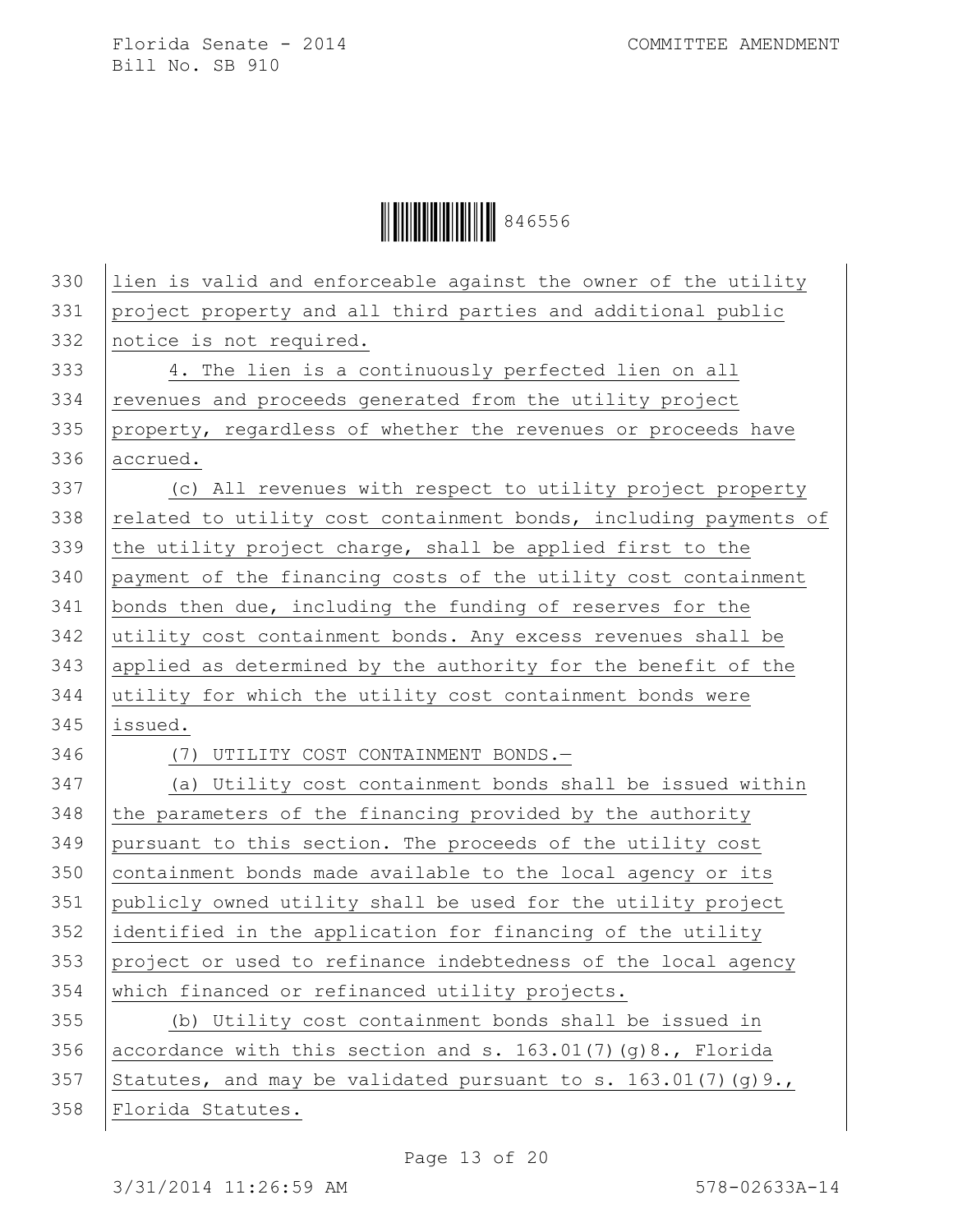**HEIRE III 846556** 

| 359 | (c) The authority shall pledge the utility project property      |
|-----|------------------------------------------------------------------|
| 360 | as security for the payment of the utility cost containment      |
| 361 | bonds. All rights of an authority with respect to utility        |
| 362 | project property pledged as security for the payment of utility  |
| 363 | cost containment bonds shall be for the benefit of, and          |
| 364 | enforceable by, the beneficiaries of the pledge to the extent    |
| 365 | provided in the financing documents relating to the utility cost |
| 366 | containment bonds.                                               |
| 367 | 1. If utility project property is pledged as security for        |
| 368 |                                                                  |
|     | the payment of utility cost containment bonds, the local agency  |
| 369 | or its publicly owned utility shall enter into a contract with   |
| 370 | the authority which requires, at a minimum, that the publicly    |
| 371 | owned utility:                                                   |
| 372 | a. Continue to operate its publicly owned utility,               |
| 373 | including the utility project that is being financed or          |
| 374 | refinanced.                                                      |
| 375 | b. Collect the utility project charge from customers for         |
| 376 | the benefit and account of the authority and the beneficiaries   |
| 377 | of the pledge of the utility project charge.                     |
| 378 | c. Separately account for and remit revenue from the             |
| 379 | utility project charge to, or for the account of, the authority. |
| 380 | 2. The pledge of a utility project charge to secure payment      |
| 381 | of utility cost containment bonds is irrevocable, and the state  |
| 382 | or any other entity may not reduce, impair, or otherwise adjust  |
| 383 | the utility project charge, except that the authority shall      |
| 384 | implement periodic adjustments to the utility project charge as  |
| 385 | provided under subsection (5).                                   |
| 386 | (d) Utility cost containment bonds shall be nonrecourse to       |
| 387 | the credit or any assets of the local agency or the publicly     |
|     |                                                                  |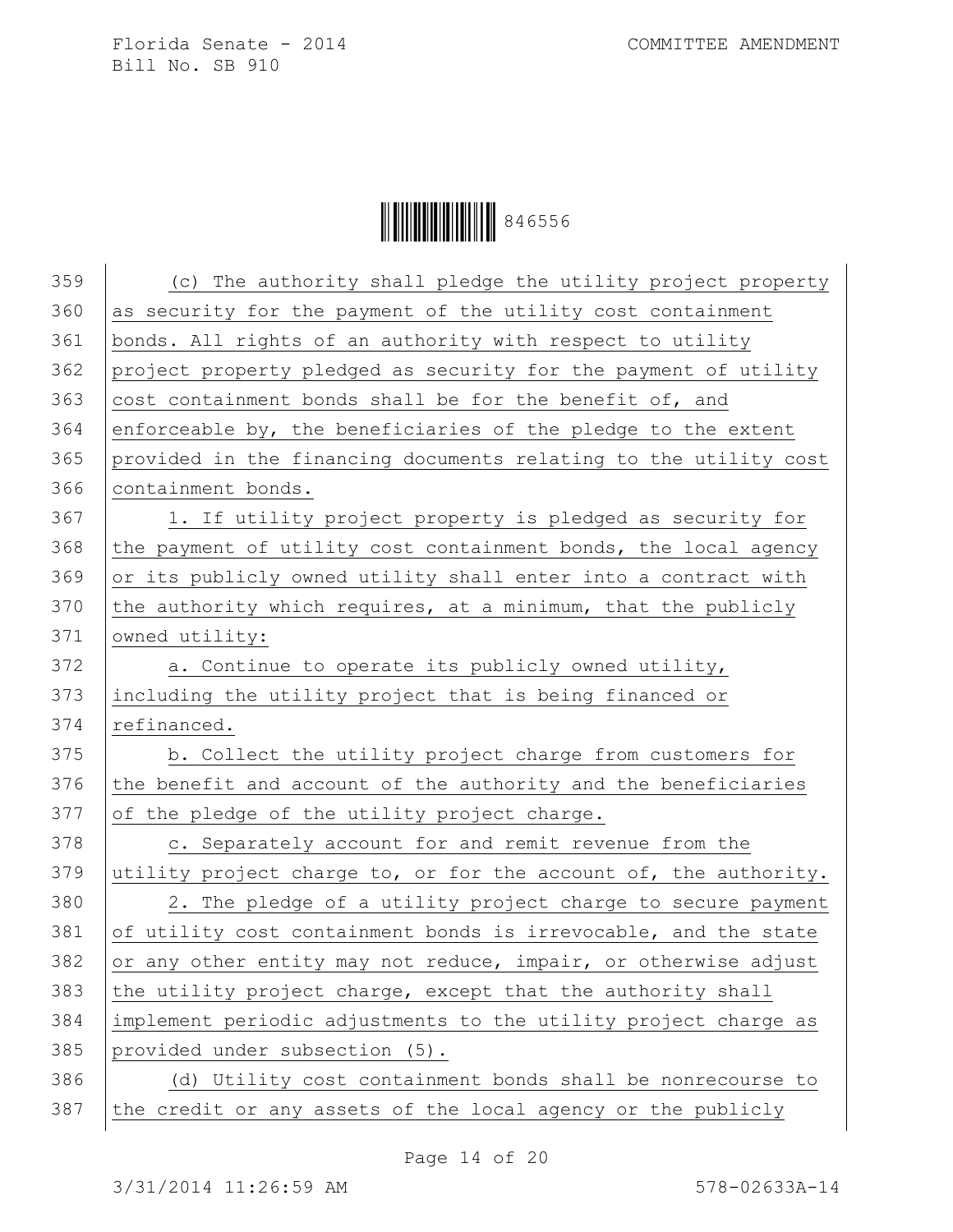Ì846556HÎ846556

| 388 | owned utility but shall be payable from, and secured by a pledge |
|-----|------------------------------------------------------------------|
| 389 | of, the utility project property relating to the utility cost    |
| 390 | containment bonds and any additional security or credit          |
| 391 | enhancement specified in the documents relating to the utility   |
| 392 | cost containment bonds. If, pursuant to subsection (4), the      |
| 393 | authority is financing the project through a single-purpose      |
| 394 | limited liability company, the utility cost containment bonds    |
| 395 | shall be payable from, and secured by, a pledge of amounts paid  |
| 396 | by the company to the authority from the applicable utility      |
| 397 | project property. This provision shall be the exclusive method   |
| 398 | of perfecting a pledge of utility project property by the        |
| 399 | company securing the payment of financing costs under any        |
| 400 | agreement of the company in connection with the issuance of      |
| 401 | utility cost containment bonds.                                  |
| 402 | (e) The issuance of utility cost containment bonds does not      |
| 403 | obligate the state or any political subdivision thereof to levy  |
| 404 | or to pledge any form of taxation to pay the utility cost        |
| 405 | containment bonds or to make any appropriation for their         |
| 406 | payment. All utility cost containment bonds must contain on      |
| 407 | their face a statement in substantially the following form:      |
| 408 |                                                                  |
| 409 | "Neither the full faith and credit nor the taxing power of the   |
| 410 | State of Florida or any political subdivision thereof is pledged |
| 411 | to the payment of the principal of, or interest on, this bond."  |
| 412 |                                                                  |
| 413 | (f) Notwithstanding any other law or this section, a             |
| 414 | financing resolution or other resolution of the authority, or    |
| 415 | documents relating to utility cost containment bonds, the        |
| 416 | authority may not rescind, alter, or amend any resolution or     |
|     |                                                                  |

Page 15 of 20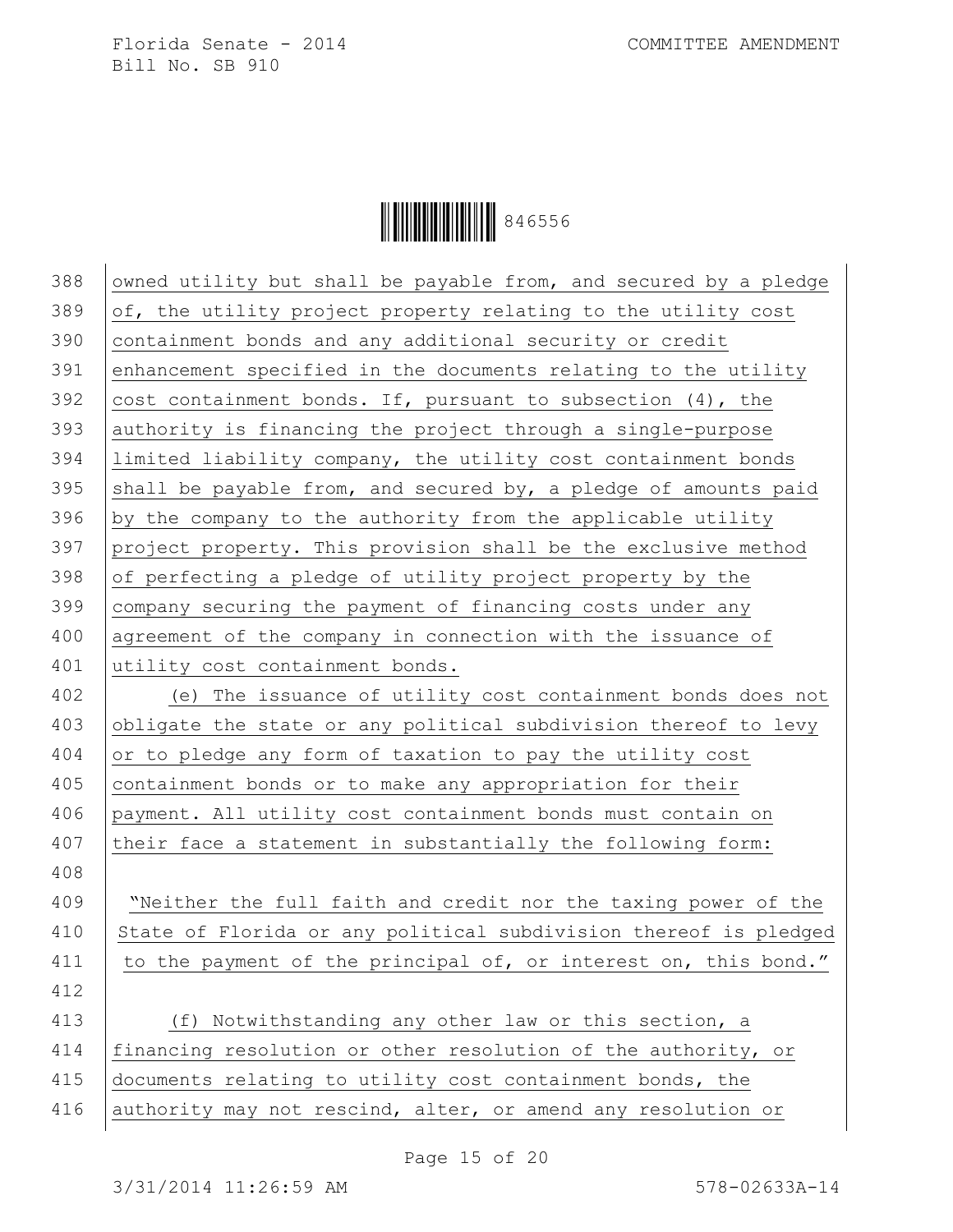Ì846556HÎ846556

417 document that pledges utility cost charges for payment of 418 utility cost containment bonds. 419 (g) Subject to the terms of the pledge document created 420 under this part, the validity and relative priority of a pledge 421 is not defeated or adversely affected by the commingling of  $422$  revenues generated by the utility project property with other 423 funds of the local agency or the publicly owned utility 424 collecting a utility project charge on behalf of an authority. 425 (h) Financing costs in connection with utility cost 426 containment bonds are a special obligation of the authority and 427 do not constitute a liability of the state or any political 428 subdivision thereof. Financing costs are not a pledge of the 429 full faith and credit of the state or any political subdivision 430 thereof, including the authority, but are payable solely from 431 the funds in the documents relating to the utility cost 432 containment bonds. This provision does not preclude guarantees 433 or credit enhancements in connection with utility cost 434 containment bonds. 435 (i) Except as otherwise provided in this section with 436 respect to adjustments to a utility project charge, the recovery  $437$  of the financing costs for the utility cost containment bonds 438 from the utility project charge is irrevocable and the authority 439 does not have the power, by rescinding, altering, or amending 440 the applicable financing resolution, to revalue or revise for 441 | ratemaking purposes the financing costs of utility cost 442 containment bonds; to determine that the financing costs for the 443 related utility cost containment bonds or the utility project 444 charge is unjust or unreasonable; or to in any way reduce or 445 impair the value of utility project property that includes the

Page 16 of 20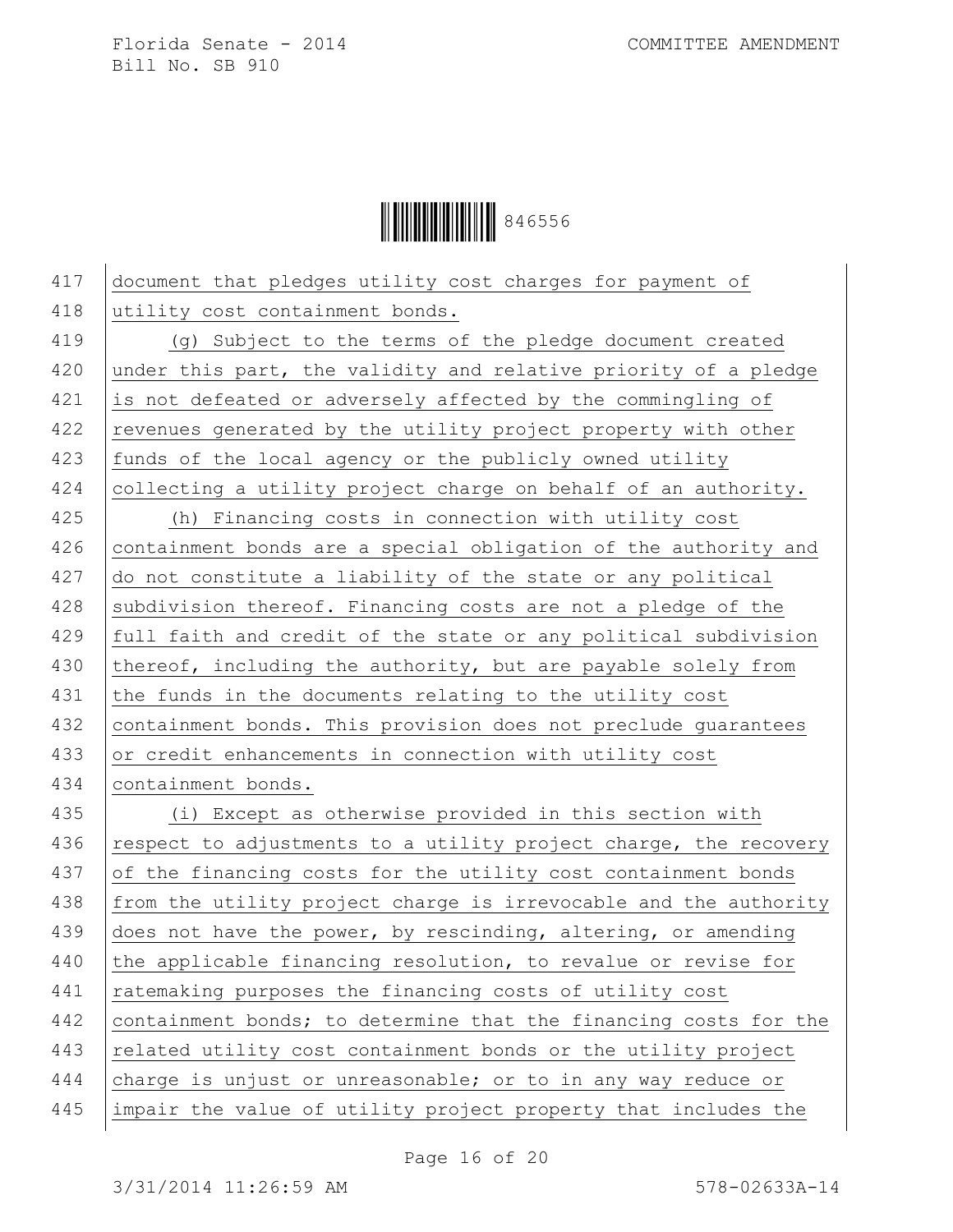Ì846556HÎ846556

| 446 | utility project charge, either directly or indirectly. The       |
|-----|------------------------------------------------------------------|
| 447 | amount of revenues arising with respect to the financing costs   |
| 448 | for the related utility cost containment bonds or the utility    |
| 449 | project charge is not subject to reduction, impairment,          |
| 450 | postponement, or termination for any reason until all financing  |
| 451 | costs to be paid from the utility project charge are fully met   |
| 452 | and discharged.                                                  |
| 453 | (j) Except as provided in subsection (5) with respect to         |
| 454 | adjustments to a utility project charge, the state does hereby   |
| 455 | pledge and agree with the owners of utility cost containment     |
| 456 | bonds that the state shall neither limit nor alter the financing |
| 457 | costs or the utility project property, including the utility     |
| 458 | project charge, relating to the utility cost containment bonds,  |
| 459 | or any rights in, to, or under the utility project property      |
| 460 | until all financing costs with respect to the utility cost       |
| 461 | containment bonds are fully met and discharged. This paragraph   |
| 462 | does not preclude limitation or alteration if adequate provision |
| 463 | is made by law for the protection of the owners. The authority   |
| 464 | may include this pledge by the state in the governing documents  |
| 465 | for utility cost containment bonds.                              |
| 466 | (8) LIMITATION ON DEBT RELIEF. - Notwithstanding any other       |
| 467 | law, an authority that issued utility cost containment bonds may |
| 468 | not, and no governmental officer or organization shall so        |
| 469 | authorize the authority to, become a debtor under the United     |
| 470 | States Bankruptcy Code or become the subject of any similar case |
| 471 | or proceeding under any other state or federal law if any        |
| 472 | payment obligation from utility project property remains with    |
| 473 | respect to the utility cost containment bonds.                   |
| 474 | (9) CONSTRUCTION. - This section and all grants of power and     |
|     |                                                                  |

Page 17 of 20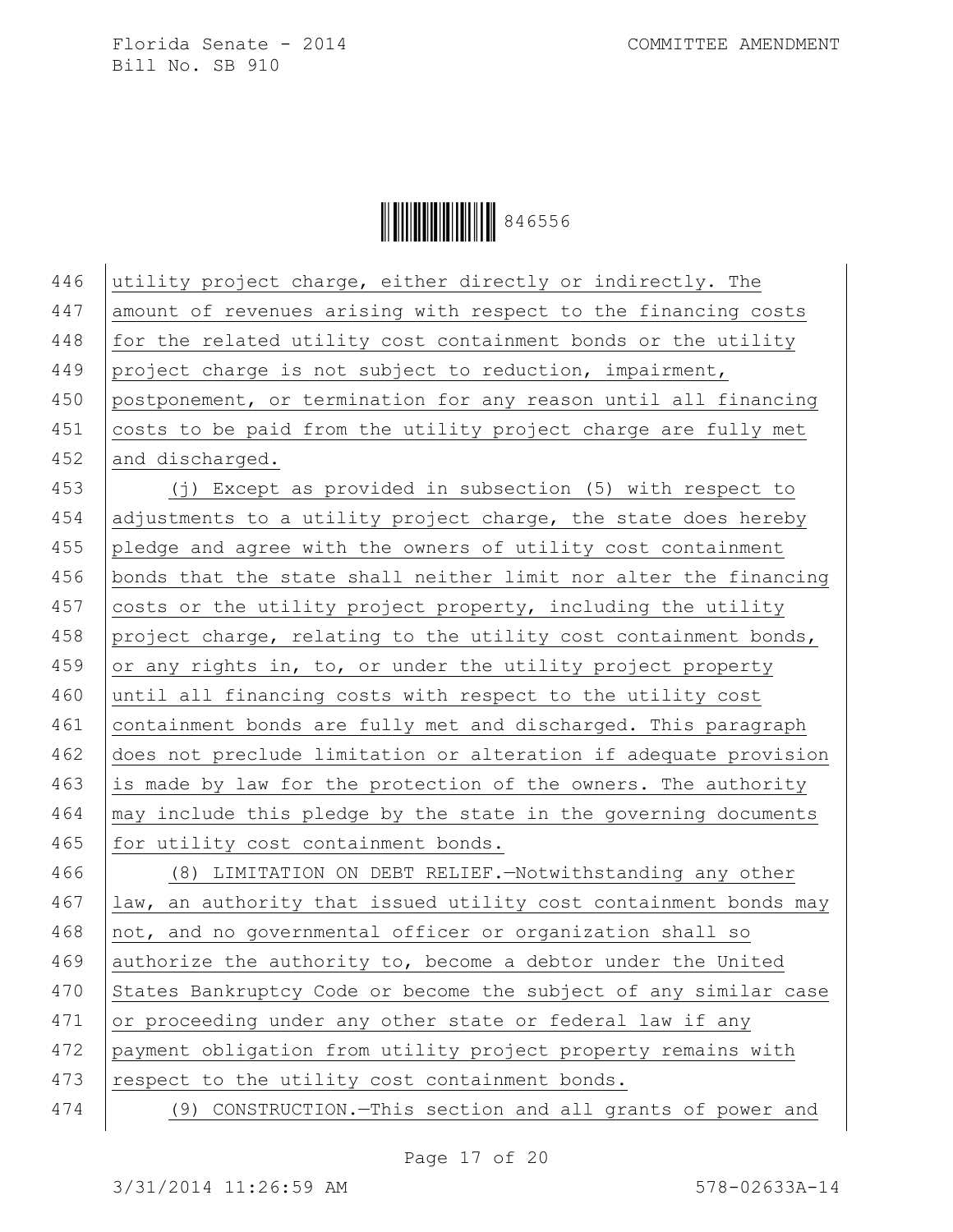| 475 | authority in this section shall be liberally construed to      |
|-----|----------------------------------------------------------------|
| 476 | effectuate their purposes. All incidental powers necessary to  |
| 477 | carry into effect the provisions of this section are expressly |
| 478 | granted to, and conferred upon, public entities.               |
| 479 | Section 2. This act shall take effect July 1, 2014.            |
| 480 |                                                                |
| 481 | ================ T I T L E  A M E N D M E N T ================ |
| 482 | And the title is amended as follows:                           |
| 483 | Delete everything before the enacting clause                   |
| 484 | and insert:                                                    |
| 485 | A bill to be entitled                                          |
| 486 | An act relating to utility projects; providing a short         |
| 487 | title; providing definitions; authorizing certain              |
| 488 | local government entities to finance the cost of a             |
| 489 | utility project by issuing utility cost containment            |
| 490 | bonds upon application by a local agency; specifying           |
| 491 | application requirements; requiring any successor              |
| 492 | entity of a local agency to assume and perform the             |
| 493 | obligations of the local agency with respect to the            |
| 494 | financing of a utility project; authorizing an                 |
| 495 | authority to issue utility cost containment bonds for          |
| 496 | specified purposes related to utility projects;                |
| 497 | authorizing an authority to form alternate entities to         |
| 498 | finance utility projects; requiring the governing body         |
| 499 | of the authority to adopt a financing resolution and           |
| 500 | impose a utility project charge on customers of a              |
| 501 | publicly owned utility as a condition of utility               |
| 502 | project financing; specifying required and optional            |
| 503 | provisions of the financing resolution; specifying             |
|     |                                                                |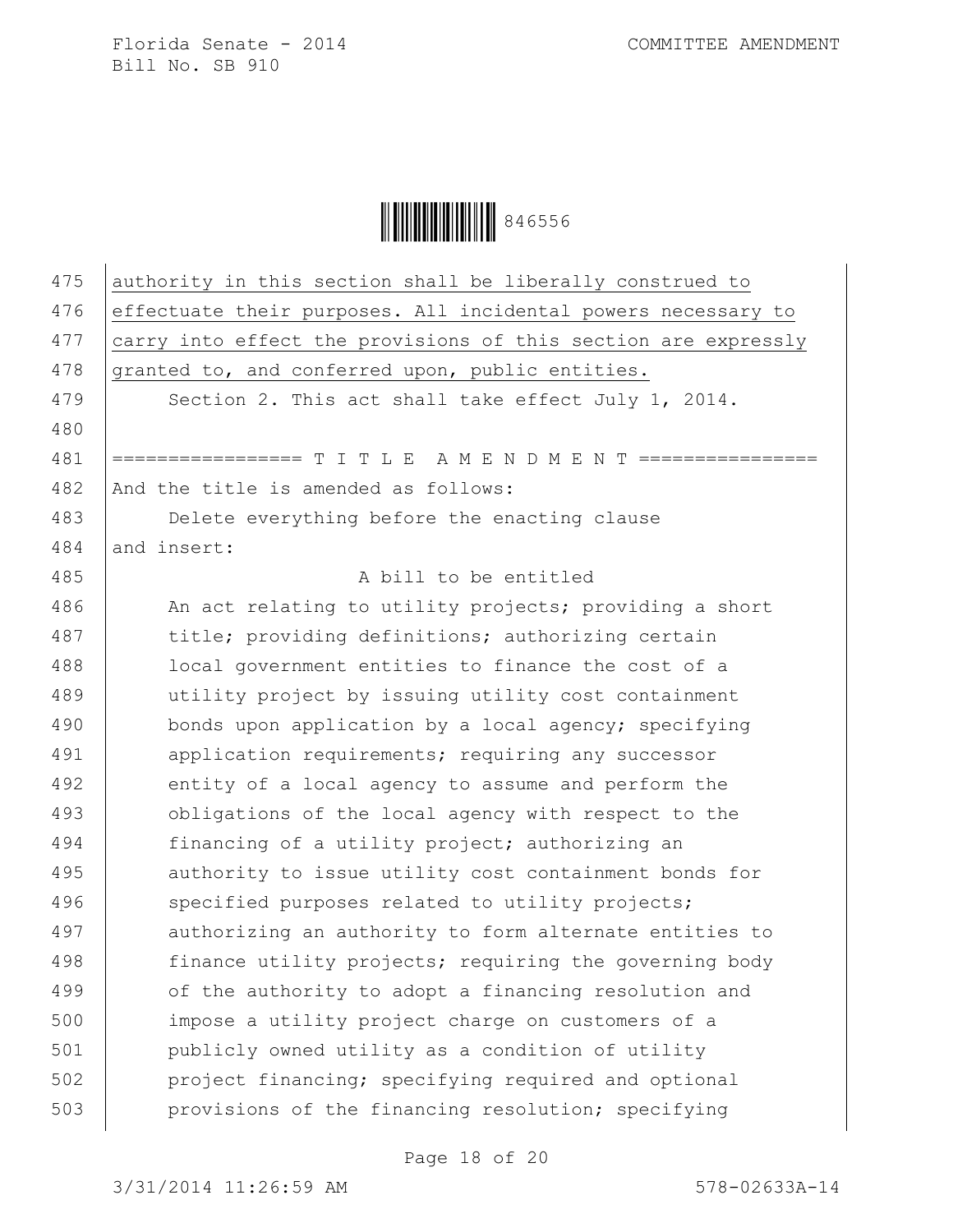

504 powers of the authority; requiring the local agency or 505 its publicly owned utility to assist the authority in 506 the establishment or adjustment of the utility project 507 charge; requiring that customers of the public utility 508 specified in the financing resolution pay the utility 509 project charge; providing for adjustment of the 510 utility project charge; establishing ownership of the 511 revenues of the utility project charge; requiring the 512 local agency or its publicly owned utility to collect 513 the utility project charge; conditioning a customer's 514 Teceipt of public utility services on payment of the 515 utility project charge; authorizing a local agency or 516 its publicly owned utility to use available remedies 517 to enforce collection of the utility project charge; 518 providing that the pledge of the utility project 519 charge or the utility project property to secure 520 payment of bonds issued to finance the utility project 521 is irrevocable and cannot be reduced or impaired 522 except under certain conditions; providing that a 523 utility project charge constitutes utility project 524 property; providing that utility project property is 525 subject to a lien to secure payment of costs relating 526 to utility cost containment bonds; establishing 527 payment priorities for the use of revenues of the 528 utility project property; providing for the issuance 529 and validation of utility cost containment bonds; 530 securing the payment of utility cost containment bonds 531 and related costs; providing that utility cost 532 containment bonds do not obligate the state or any

Page 19 of 20